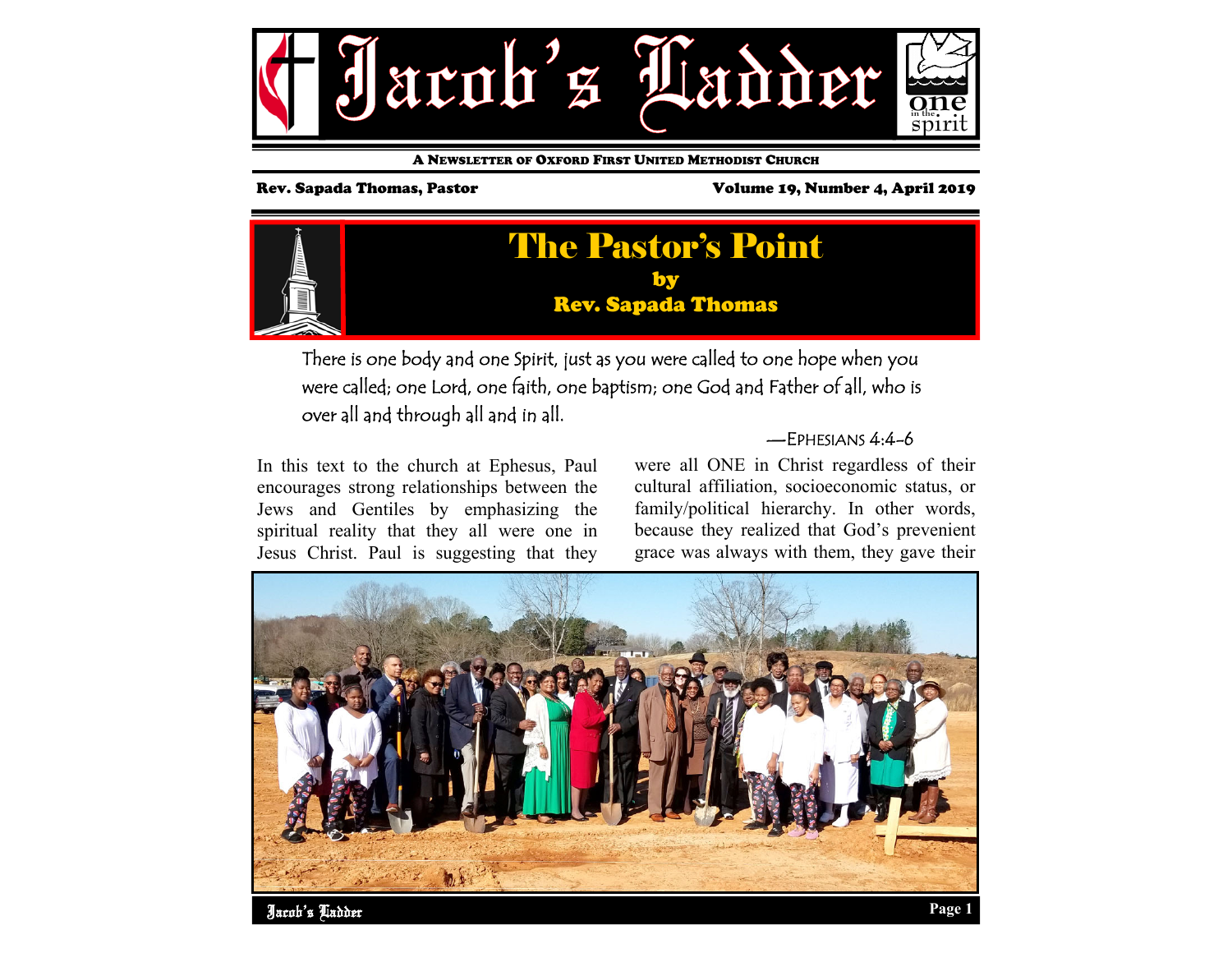lives to God and experienced God's justifying grace, and they could now experience God's sanctifying grace together; growing in the knowledge and power of God through the Holy Spirit working in their lives. This realization was unconditional, Amen!!!!!

Likewise, just as the early Christians had to grow into this knowledge of living as ONE, we must do the same thing. I saw this realization begin to blossom on March 17, 2019 at Oxford First U.M.C. Our resident bishop of the Mississippi Annual Conference, Bishop James E. Swanson, visited with our church to celebrate what God is doing among us. Our morning began with meeting at the sight of our new church location. We were able to stand, together, on

the sacred spot where God has blessed us to grow into a vibrant congregation as we minister to the community. At this point I really felt we all were Oxford First U.M.C. We took ground breaking pictures and the Bishop prayed over this new page in the history of our church. We were also blessed to hear a word from the Lord from our bishop as he preached until the angels in heaven began to shout!!!! The Bishop encouraged us to "…not get so caught up in the end result that we miss the joy of the journey getting there!!" It was very inspiring. Along with the Bishop, we were blessed to have his wife, Dalphene, and our District Superintendent, Dr. Rev. Raigan Miskelly spend a day with us as we continue to journey toward God's positioning us for ministry.

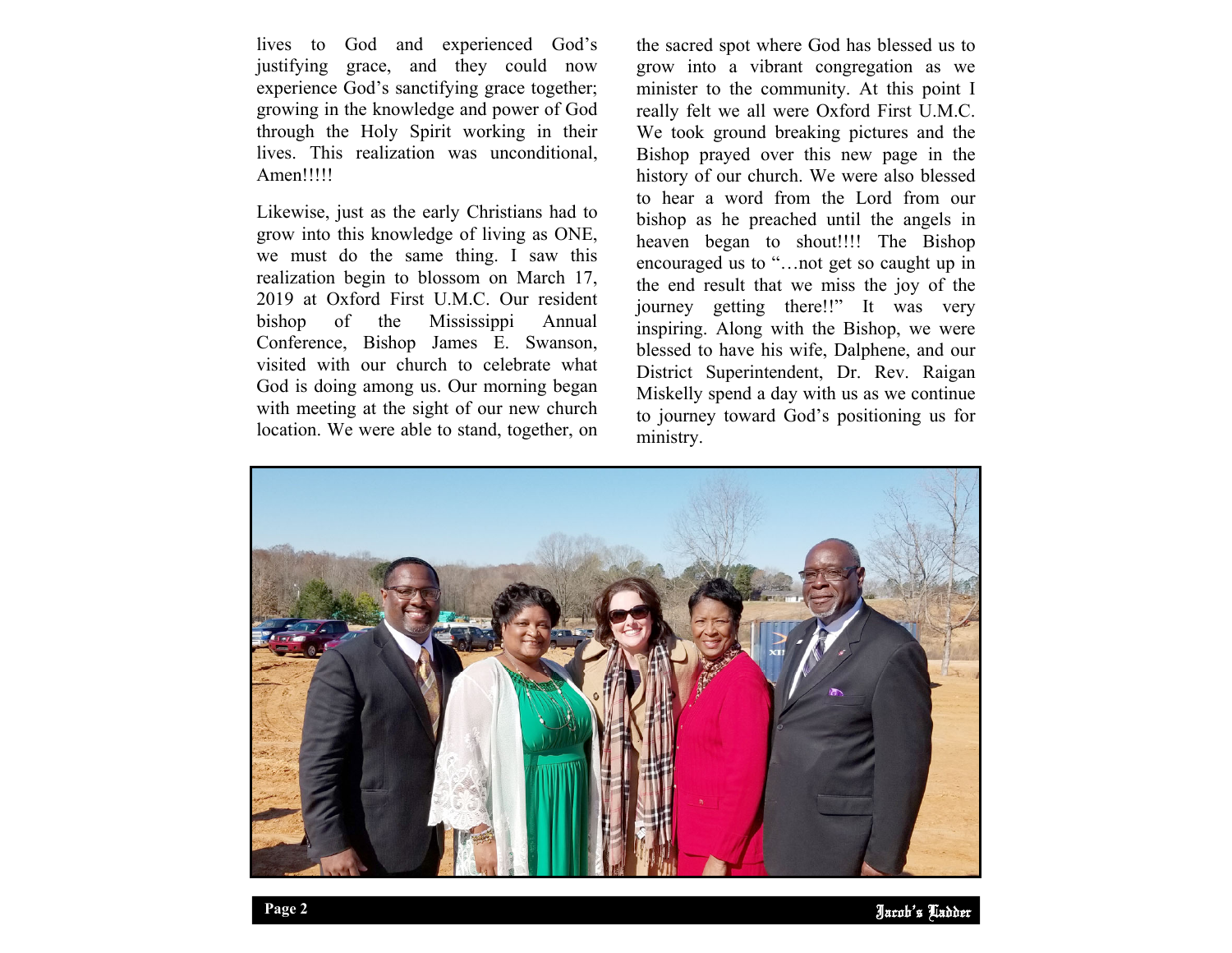The Bishop's presence and words reminded me that we are ONE church moving towards perfection in Jesus Christ. It is easy for us to get focused on building a new church building, but not allow God's Holy Spirit to "build us up in the Spirit." My brothers and sisters, we all have our different backgrounds, histories, and personalities. In the midst of all our differences, we are Oxford First U.M.C. God has brought Burns U.M.C. and Hammitt Hill U.M.C together to form strong and beautiful relationships to make disciples of all nations. Let us not get too focused on building a new church and forget that we have, "one Lord, one faith, one baptism, one God and Father of all, who is over all and through all and in all!!"

**The Point:** God has begun a great and new thing with Oxford First U.M.C. Let us not forget that God is over us, through us and in us all. Let us "BE the Church", and not let the church (building) be us!!

**Editor's Note:** Pictures courtesy of Kenneth J. Franklin